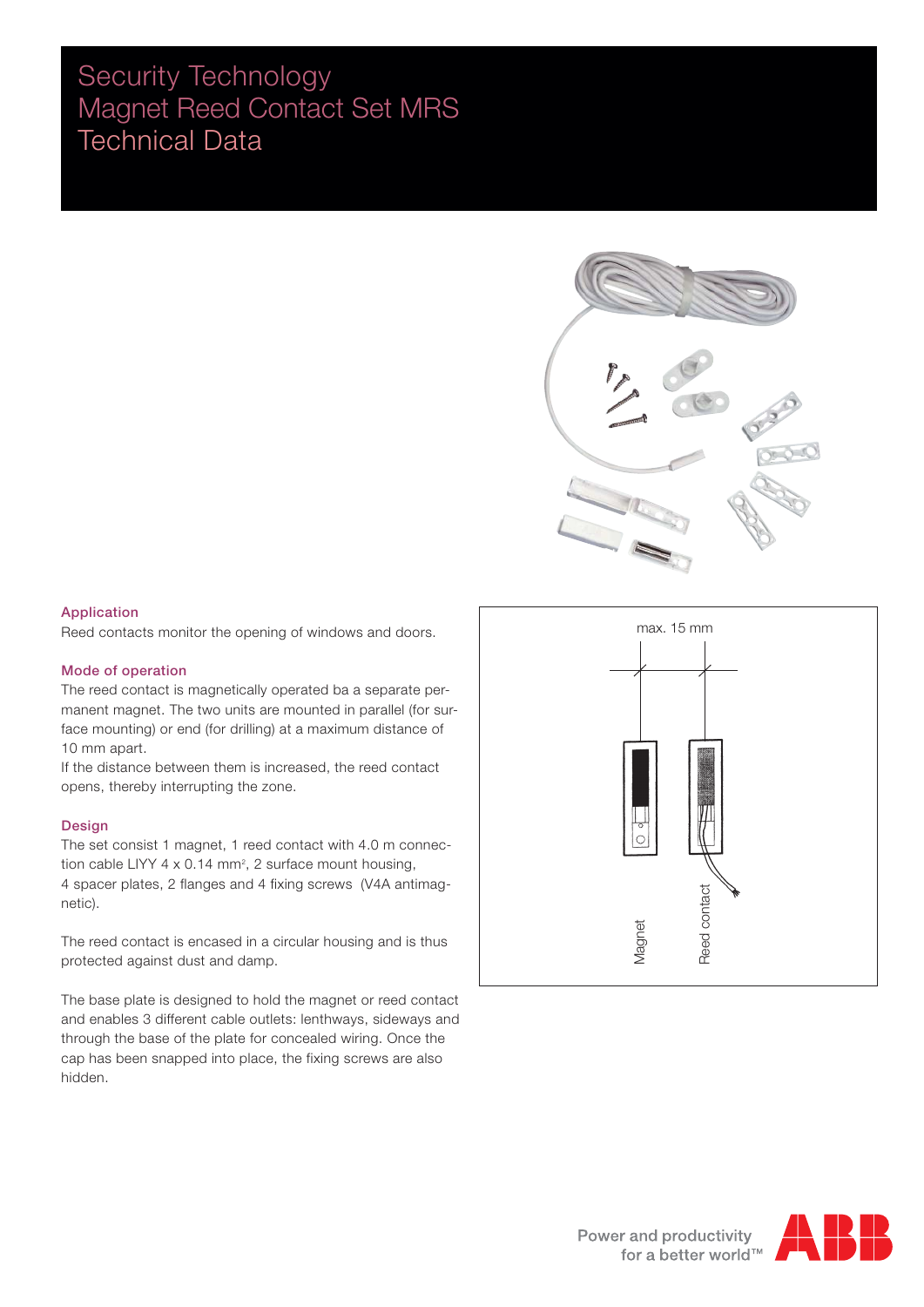# Magnet Reed contact Set MRS

### Installation

The installation should in principle be carried out within the monitored area, i.e., inside. The reed contact is either screwed onto the fixed part of the window (or door) together with the housing or drilled in place without the housing. The magnet is attached to the movable part of the window in the same way.

During installation, the reed contact is drilled into the frame and the magnet is drilled into the window casement. Prior the insertion, the reed contact or the magnet is bonded to the flanges with cyanacrylat quick-drying adhesive. After insertion, the glued flanges are locked in position using V4A fixing screws.

It should be ensured that the reed contact and magnet are placed vertically on the top of each other for drilling and that the supplied screws and spacer plates are used when screw mounting onto steel doors.

### Installation examples



# Technical Data

### Reed contact

| Connection cable          | 4.0 m, 4 x 0.14 mm <sup>2</sup> ZGL |
|---------------------------|-------------------------------------|
| Soldering lugs            | :0.55 x 7 mm                        |
| Max. switching resistance | 150 m $\Omega$                      |
| Max. switching voltage    | 60 V DC                             |
| Max. switching current    | :0.1 A                              |
| Max. switching capacity   | :5 VA                               |
| Contact material          | <b>Rhodium</b>                      |
| Number of ampere turns    | $1015$ Aw                           |
| Temperature range         | $-20$ °C bis + 75 °C                |
| Effective distance        |                                     |
| sideways:                 | imax. 15 mm                         |
| end to end:               | imax. 15 mm                         |
| VdS approval (Class B)    | EG 198 531                          |

#### Magnet

| Material                       | <b>DYM</b>                     |
|--------------------------------|--------------------------------|
| Dimensions                     | $19 \times 6$ mm $\varnothing$ |
|                                |                                |
| Housing                        |                                |
| Material                       | Polyamid                       |
| Resistant to temperature up to | 100 °C                         |
| Colour white                   | <b>RAL 9016</b>                |
| Colour brown                   | <b>RAL 8017</b>                |
|                                |                                |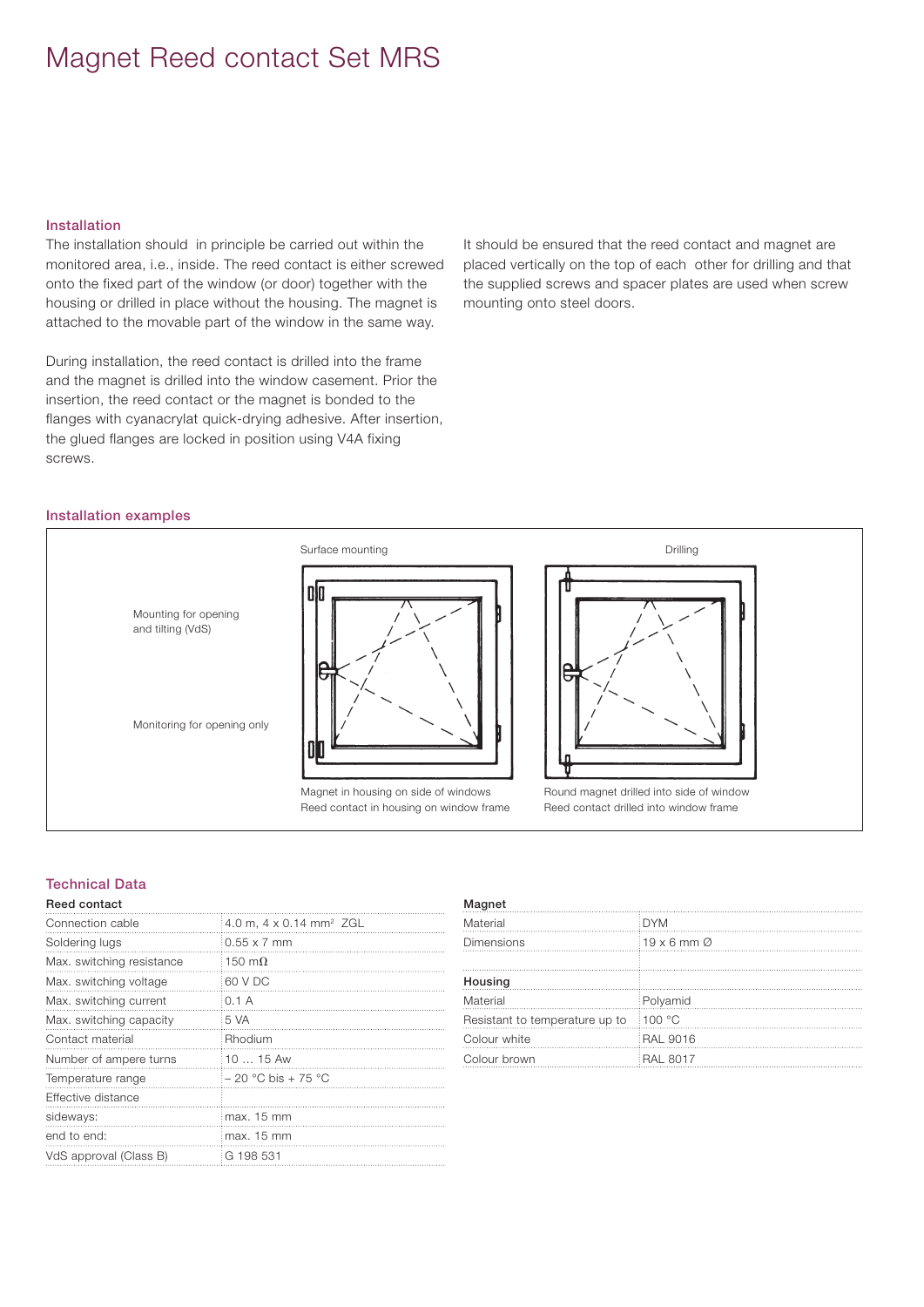# Magnet Reed contact Set MRS



The configuration of the wires in the contact always guarantees that 2 adjacent wires can be connected to the control unit and the other two wires can be connected to the next detector or the EOL resistor. It is not necessary to measure the diameter of the cores.

# Wiring diagram **Dimensions** in mm



# Ordering Information

| Product photo | <b>Description</b>  | Short       | Order No.          | bbn                 | Price | Weight | Pack |
|---------------|---------------------|-------------|--------------------|---------------------|-------|--------|------|
|               |                     | designation |                    | 40 16779            | group | l pcs  | unit |
|               |                     |             |                    | <b>EAN</b>          |       | kg     | pcs. |
|               | Reed Contact Set,   | MRS/W       | GH Q320 1972 R0001 | 1 50660 ∂           | : P4  | 0.06   |      |
|               | white               |             |                    |                     |       |        |      |
|               | VdS No. G 198 531   |             |                    |                     |       |        |      |
|               | Reed Contact Set,   | MRS/B       | GH Q320 1972 R0002 | 1506595             | i P4. | 0.06   |      |
|               | brown               |             |                    |                     |       |        |      |
|               | VdS No. G 198 531   |             |                    |                     |       |        |      |
|               | Saver Set, 20 Pcs., | VMRS/W      | GH Q320 1972 R0011 | : 506588            | : P4  | 1.05   |      |
|               | white               |             |                    |                     |       |        |      |
|               | Saver Set, 20 Pcs., | VMRS/B      | GH Q320 1972 R0012 | $\frac{1}{2}506571$ | i P4. | 1.05   |      |
|               | brown               |             |                    |                     |       |        |      |